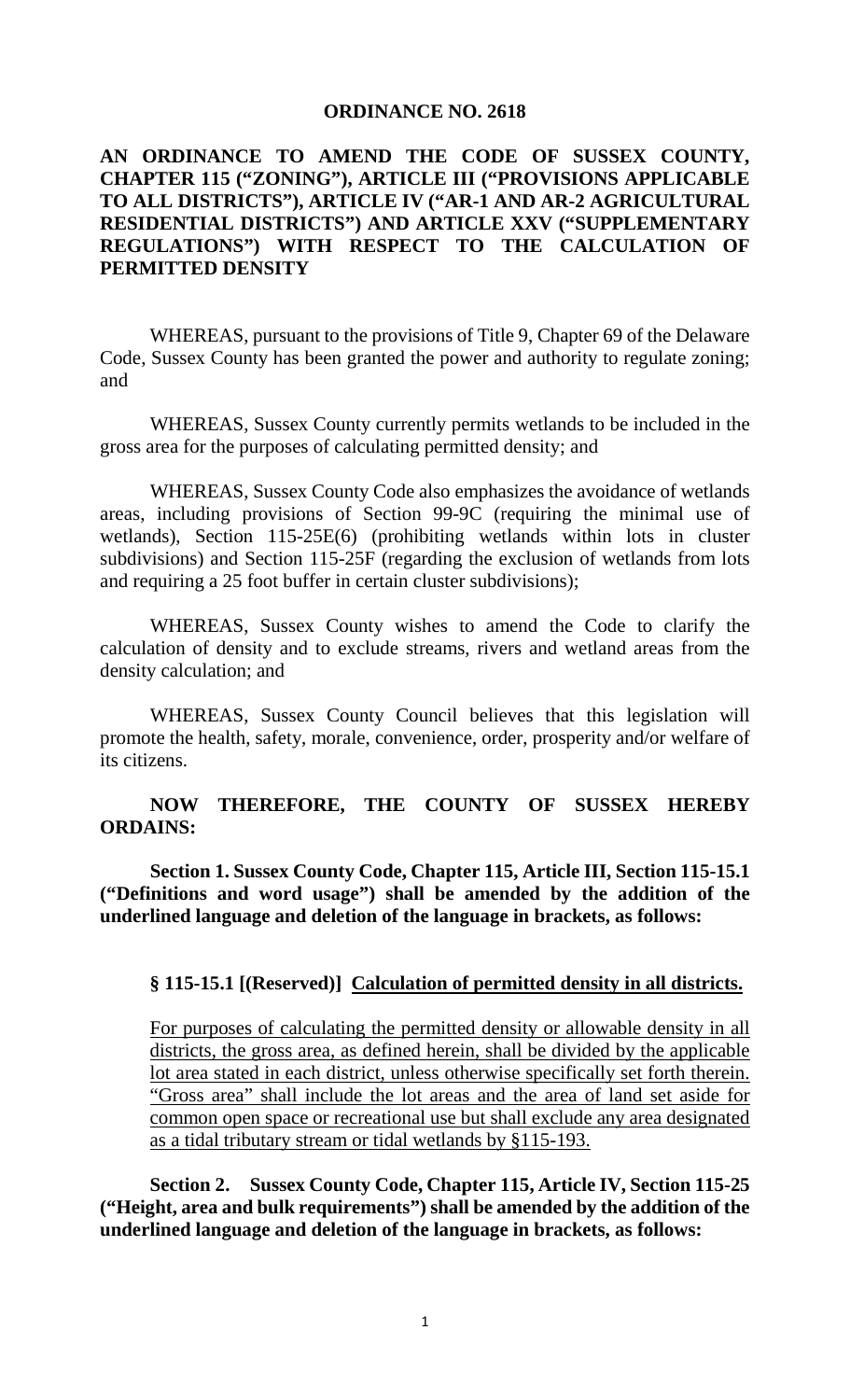### **§115-25. Height, area and bulk requirements.**

. . .

. . .

A. Minimum lot sizes for lots using a wastewater disposal system located entirely on that lot and generally defined as an on-site septic system.

(2) Cluster development option. The minimum lot size may be reduced to one-half acre (21,780 square feet) where soil conditions are suitable as approved by DNREC. The total number of lots allowed shall not exceed the number of lots that would be permitted under the standard lot option. The number of dwelling units permitted shall be determined by dividing the gross area by 32,670 square feet. "Gross area" shall include the lot area and the area of land set aside for common open space or recreational use but shall exclude any area designated as a tidal tributary stream or tidal wetlands by §115-193. [The area of land set aside for common open space or recreational use shall be included in determining the number of dwelling units permitted.] However, if the proposed cluster development lies within a Low-Density Area as described within the Land Use Element and as shown on the Future Land Use Plan of the adopted Sussex County Comprehensive Plan, the total number of lots permitted shall be determined by first reducing the gross area by 25%.

B. Minimum lot sizes, dimensions and open space for lots using a central sewer system as defined by § 115-194A:

(3) The number of dwelling units permitted shall be determined by dividing the gross area by 21,780 square feet. [The area of land set aside for common open space or recreational use shall be included in determining the number of dwelling units permitted.] When a cluster development lies within a Town Center, a Developing Area, or an Environmentally Sensitive Developing Area as described within the Land Use Element and as shown on the Future Land Use Plan of the adopted Sussex County Comprehensive Plan, and the developer has proffered to Sussex County for the purpose of creating open space preservation/active and passive recreation areas a development fee per unit for every unit in excess of two units per acre, then the maximum number of dwelling units that may be permitted by the Planning and Zoning Commission shall be determined by dividing the gross area by 10,890 square feet. The development fee shall not be less than the minimum established by the Sussex County Council and shall be paid prior to recording any lot based upon the fee in effect at the time the application was filed. "Gross area" shall include the lot area and the area of land set aside for common open space or recreational use but shall exclude any area designated as a tidal tributary stream or tidal wetlands by §115-193.

. . .

F. Review procedures for cluster development.

. . .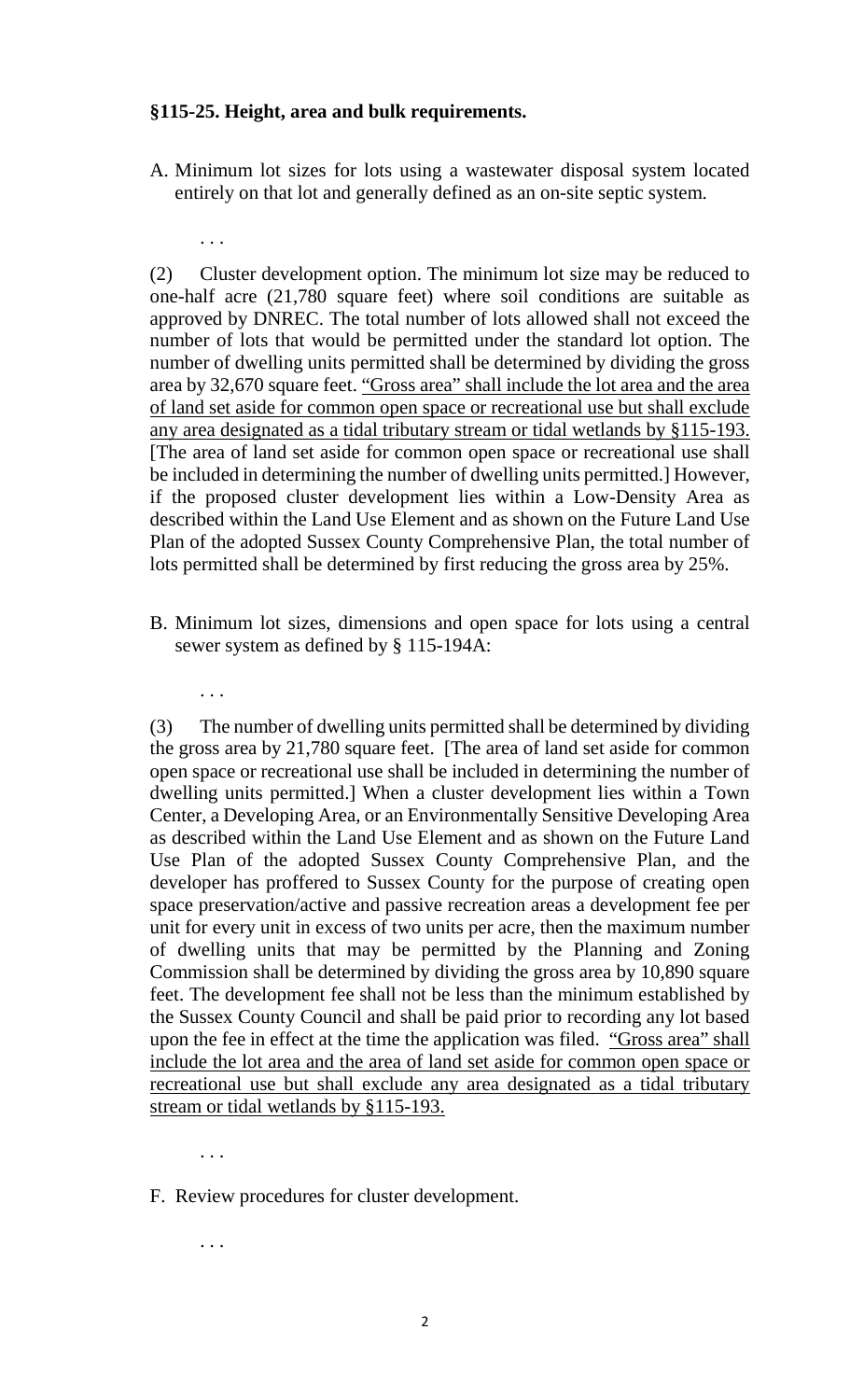(3) [In respect to any preliminary cluster subdivision application that is submitted after the effective date of this amendment, I I[i]f the applicant voluntarily elects to comply with the superior design criteria contained in this Paragraph F.(3) [amendment], the Planning and Zoning Commission shall determine that the following requirements are met before approving any preliminary plan and such application shall be approved on an expedited review basis. The superior design criteria contained in this Paragraph  $F(3)$ [amendment] shall not apply to [applications submitted under the terms of the cluster ordinance, as it existed prior to the date of this amendment, or to] any application hereafter submitted where the applicant does not voluntarily elect to comply with the requirements contained in this amendment.

. . .

[2] The applicant must submit a "yield plan" that accurately depicts the maximum number of dwelling units possible on the same tract under current applicable conventional (noncluster) development regulations.

[a] The yield plan shall be completed to scale, and accurately depict potential lots, streets and storm drainage facilities. The potential lots shall exclude any area designated as a tidal tributary stream or tidal wetlands by §115-193. However, the yield plan is not required to contain the same level of engineering detail required for a subdivision plan.

[b] The yield plan shall depict all wetlands, wooded areas, waterways and other water bodies.

[c] The applicant shall comply with  $\S115-25A(2)$  or  $\S115-25B(3)$ , as applicable. In addition, the maximum number of dwelling units allowed on a cluster development tract shall not be greater than the maximum number of dwelling units determined to be possible under the yield plan prepared for that same tract, plus the number of additional units allowed if the applicant proffers the required per unit fee provided under §115-25B(3) and F(3)(d) [as provided for in Ordinance 1842].

[i] The yield plan shall not have any legal standing except for the purposes of determining maximum density allowed under a cluster development.

. . .

. . .

**Section 3. Sussex County Code, Chapter 115, Article XXV, Section 115- 194.3 ("ES-1 Environmentally Sensitive Development District Overlay Zone (ESDDOZ)") shall be amended by the addition of the underlined language and deletion of the language in brackets, as follows:**

**§115-194.3 ("ES-1 Environmentally Sensitive Development District Overlay Zone (ESDDOZ).**